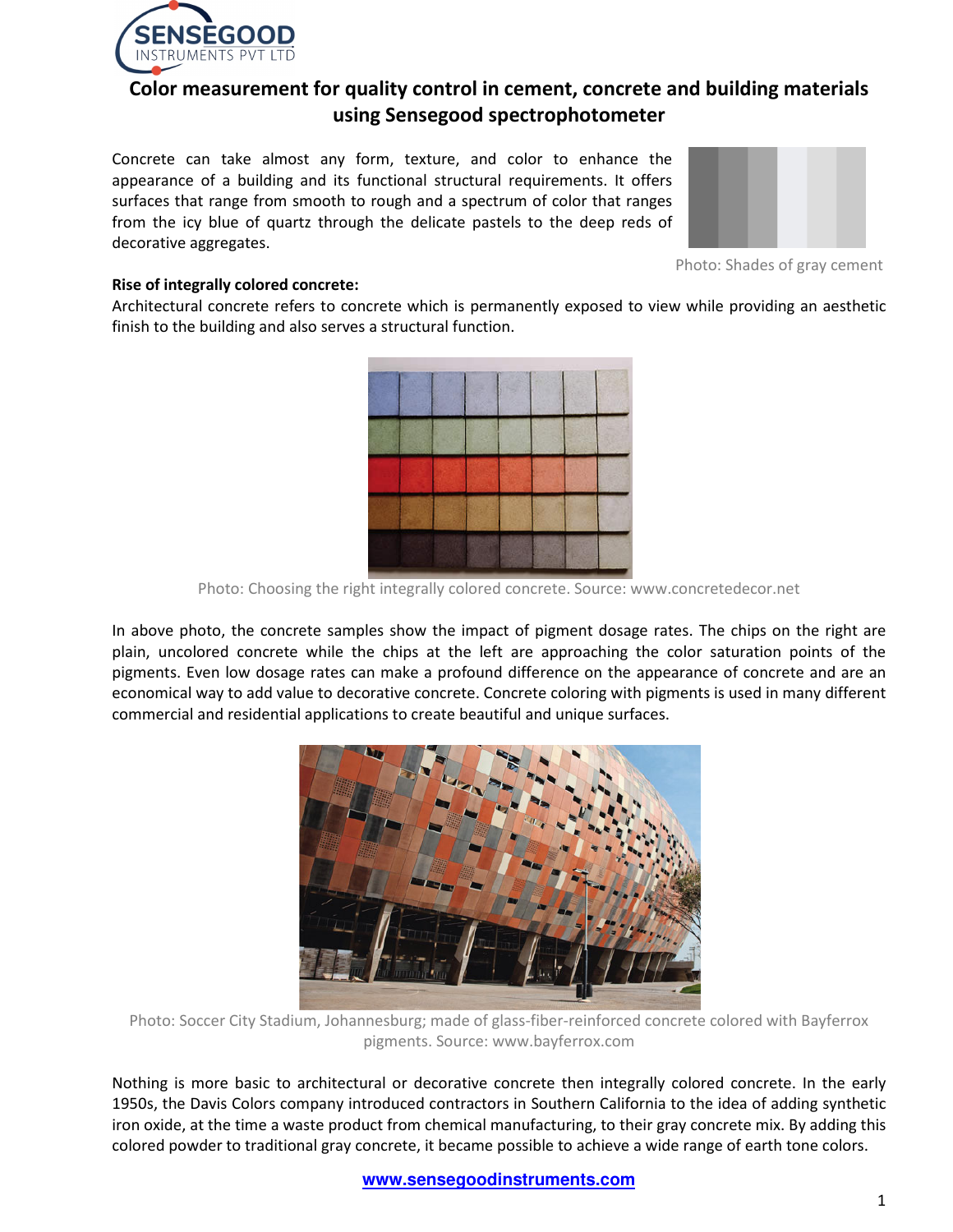

Fast-forward fifty years, where in 2004 more than 204 million pounds of synthetic iron oxide were used to color cement-based products in North America alone. Decorative concrete is forecasted to continue to lead all other segments of concrete construction in growth well into the future. Since iron oxide pigments are used in most every decorative concrete product, and integrally colored concrete in itself is the largest decorative concrete market segment. [1]

"Right now, there's a tremendous push from customers who want to add integral color to projects for the first time in a long time because of the exposure the industry is getting from these shows. People are adding integral color in residential projects as well as in more architectural buildings," says Brian Raleigh, business and brand manager at Davis Colors. "The world has recognized that you can manipulate gray concrete and make it functional and beautiful if done correctly." [2] As color is integral part, it won't be affected by wear and tear. Also if there's a chip or crack, there'll still be color there.

### **Sensegood spectrophotometer in concrete color management:**

Sensegood spectrophotometer has large viewing area due to which it can deliver accurate results. It is the versatile device that is engineered to work as handheld/portable, benchtop/table-top or in-process/online color measurement instrument. It has its own independent full spectrum LED light source which enables true object color measurement.



- Benchtop/Tabletop: (a) (b)
- (Rotating sample platform)
- Handheld/ Portable: (c) (d)
- Online/In-process: (e)
- Solid: (a) (c) (d) (e)
- Liquid:  $(b)$  (e)
- Paste:  $(b)$  (e)
- Powder:  $(a)$   $(b)$   $(e)$
- Contact measurement: (c) (d)
- Non-contact measurement: (a) (b) (e) (Adjustable height)

#### Works with:

- 5V adapter (cell phone charger)
- Power bank
- Computer/ Laptop (f)
- Averaging
- Auto repeat measurement mode
- Color match percentage
- Color indices (whiteness, yellowness, ...)
- SensegoodSmart - computer interface software utility

Photo: Sensegood spectrophotometer is a perfect color management solution for solid, liquid, paste and powder products. It can adapt various configurations to analyze color spectral distribution of concrete mix, cement slurry, integrally colored cement, and ingredients like sand and aggregate.

Gray base color of the concrete works along with the added color to form the final color we see. This is why colors (in gray cement) are all darker earth tone shades. To achieve lighter color shades, white cement can be used. Important consideration regarding gray cement is that they are not all the same shade of gray. Every cement, whether white or gray, has different inherent color tones as a result of slight differences in raw material ingredients and manufacturing processes. In a recent comparison study of Portland type I gray cement from multiple suppliers in Northern California, color ranged from almost white to battleship gray. [1] This reinforces the practice of maintaining batch-to-batch consistency to control these variables. Sensegood spectrophotometer assists architects, engineers, concrete ready mix suppliers and contractors to obtain consistent color results. It stands essential instrument in color quality control at all levels; from ensuring right colored ingredients in cement manufacturing to the consistently colored concrete mix.

**www.sensegoodinstruments.com**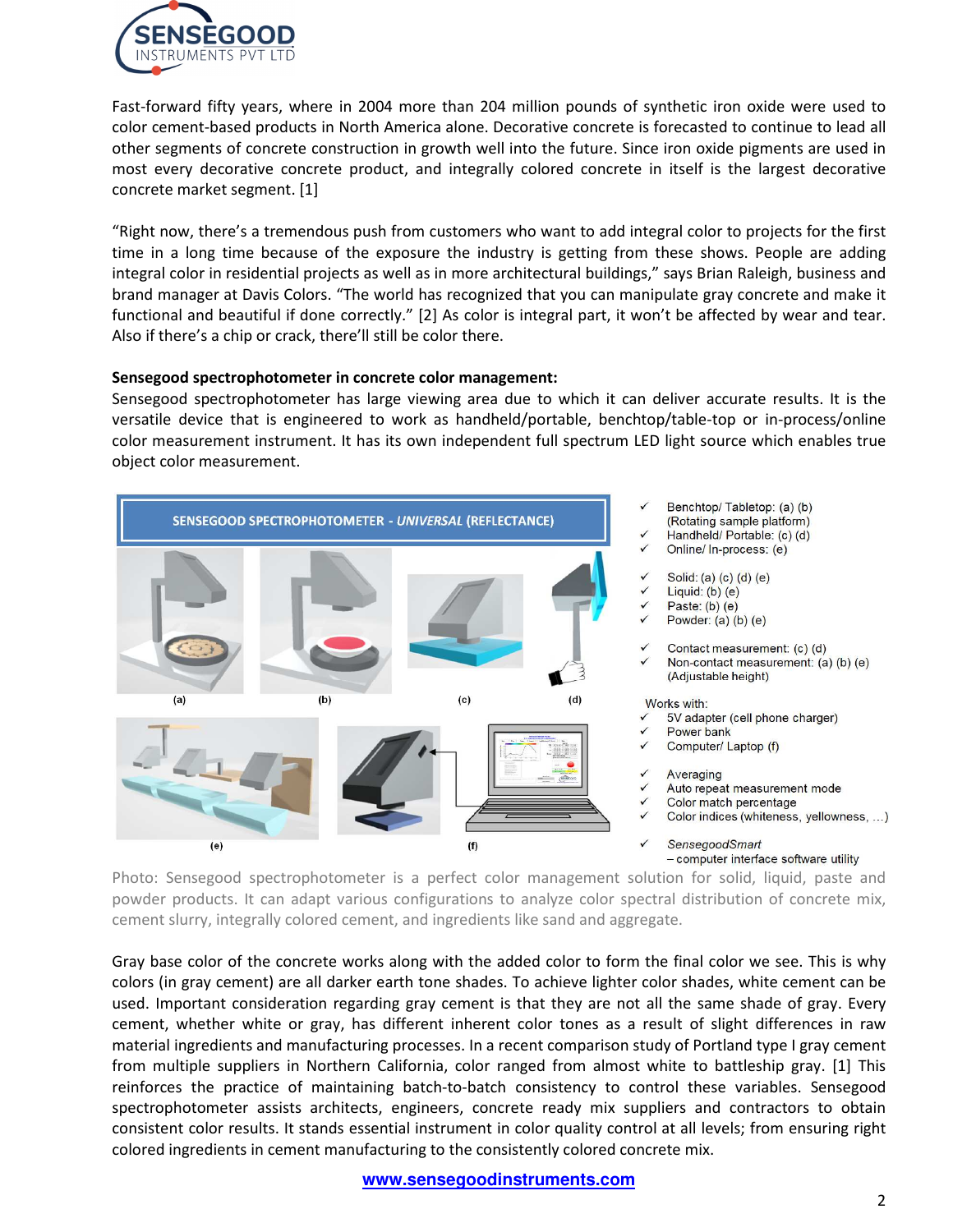



Photo: Batch to batch quality and quantity of ingredients should be closely monitored and controlled to avoid such visible color difference. Source: www.concretenetwork.com

It is always desirable to ample test prior to pouring your entire concrete slab. You want to make sure the color matches your expectations. Experts use Sensegood spectrophotometer to measure color of the test sample and compare with the desired standard. This inherently boosts confidence and leads to assured success prior to job advancements.



 **Sensegood Spectrophotometer for color management and consistency control in concrete**

Photo: Sensegood spectrophotometer assists by providing comprehensive color component information which can be used to control color quality at every stage; starting from ingredient selection to the last curing stage. Above photo shows two integrally colored concrete bricks. Brick-1 requires brightening agents and red-yellow pigments to achieve similar appearance that brick-2 has. Alarm limit is the color tolerance settable by user.

Further, curing is even more important in colored concrete because lack of curing produces inconsistent color. The use of a matching colored curing compound is always recommended when pouring colored concrete. Sensegood spectrophotometer assists in determining correct match.

# **Sensegood spectrophotometer for researcher community (concrete and construction industry in general):**

Apart from industrial fraternity and archaeologists, Sensegood spectrophotometer is the accepted tool in researcher community to carry out various studies. Using CIELAB color space data produced by spectrophotometer, Spanish researchers successfully carried out early detection of greening of granite buildings. [3] The research has potential specifically in preventive conservation. While in concrete itself, the time dependent color variation is investigated and presented in a conference held at Ireland by group of researchers. [4] As environmental issues have become a topical subject in recent years, research groups are working toward sustainable green buildings. One of such research groups considered three waste materials, including wood chips, concrete, and waste newspaper, were mixed with gypsum and dissolved in thermo-

**www.sensegoodinstruments.com**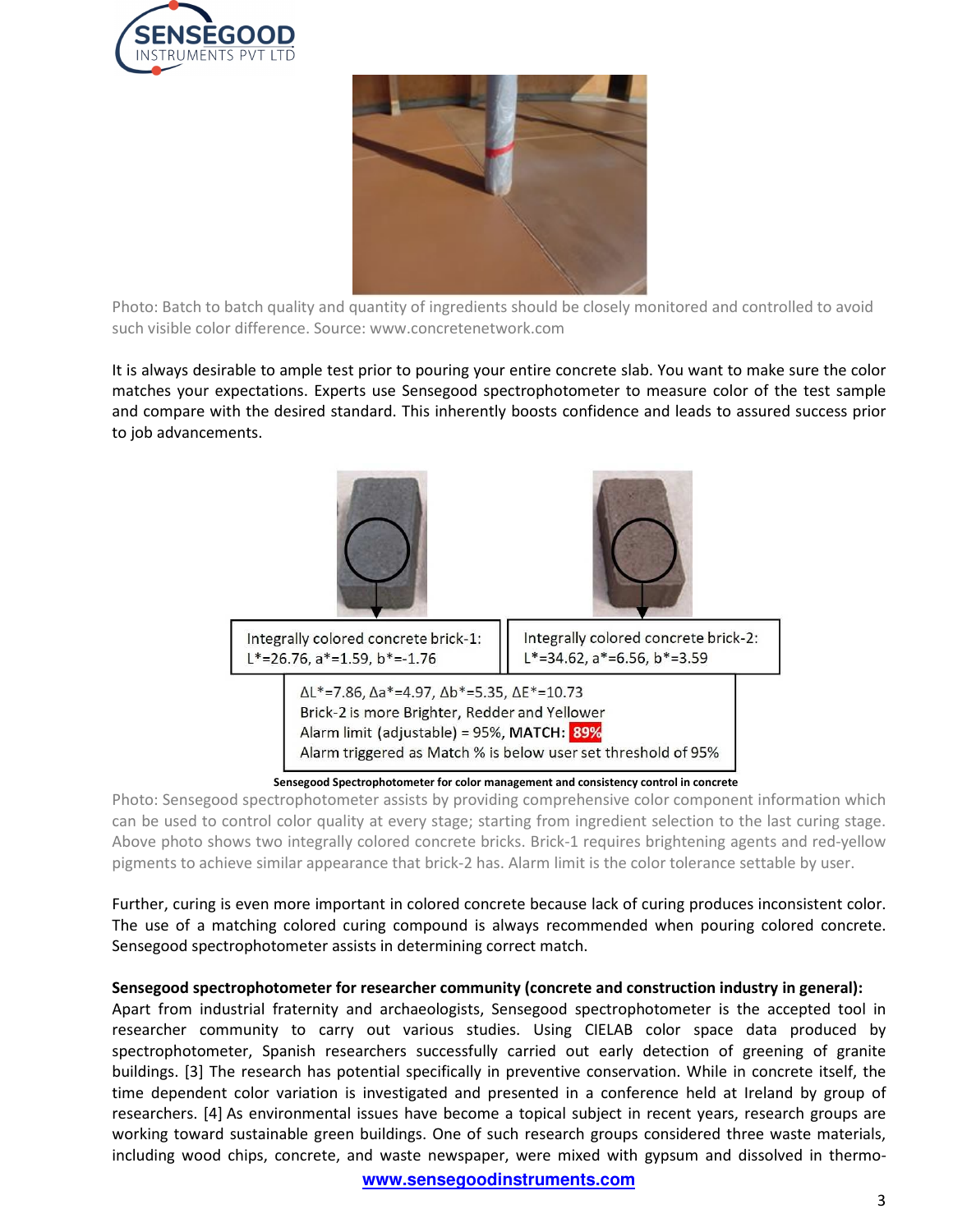

chromic material, which is made into bricks. The thermal radiation of sunlight can be absorbed by the bricks to change the hue. These allochroic bricks can be applied to the external walls of buildings, providing landscape, building, and interior designers with another media for artistic creation. [5] This may also help in maintaining indoor thermal comfort. Accurate color measurement is a fundamental feature for proper cultural heritage documentation, cataloging and preservation. Sensegood Spectrophotometer helps in accurately measuring and documenting our rich cultural history. Spectrophotometer is a tool to study the effects of temperature, humidity, pollution and other environmental parameters on change in building's appearance over time, for an example, the discoloration of the Taj Mahal due to particulate carbon and dust deposition. [6]

### **For manufacturers: cement, pigments, integrally colored cement:**



Photo: SensegoodSmart utility for color management across multiple production plants. Apart from this, SensegoodSmart utility enables user to store unlimited number of references to the computer. Any desired reference can be recalled and downloaded to Sensegood spectrophotometer whenever required. The utility provides all color related analytical information on single screen. This feature is even more desirable when using Sensegood spectrophotometer for in-process/online applications.

Sensegood spectrophotometer provides computer interface software *SensegoodSmart* which lets you to convey numeric color data across all production plants that may be located at multiple places across the globe. Each production plant uses Sensegood spectrophotometer to compare color attributes of the product manufactured in their plant with the numerical color information received from central plant or management. This enables them to reproduce each product consistently across all the plants.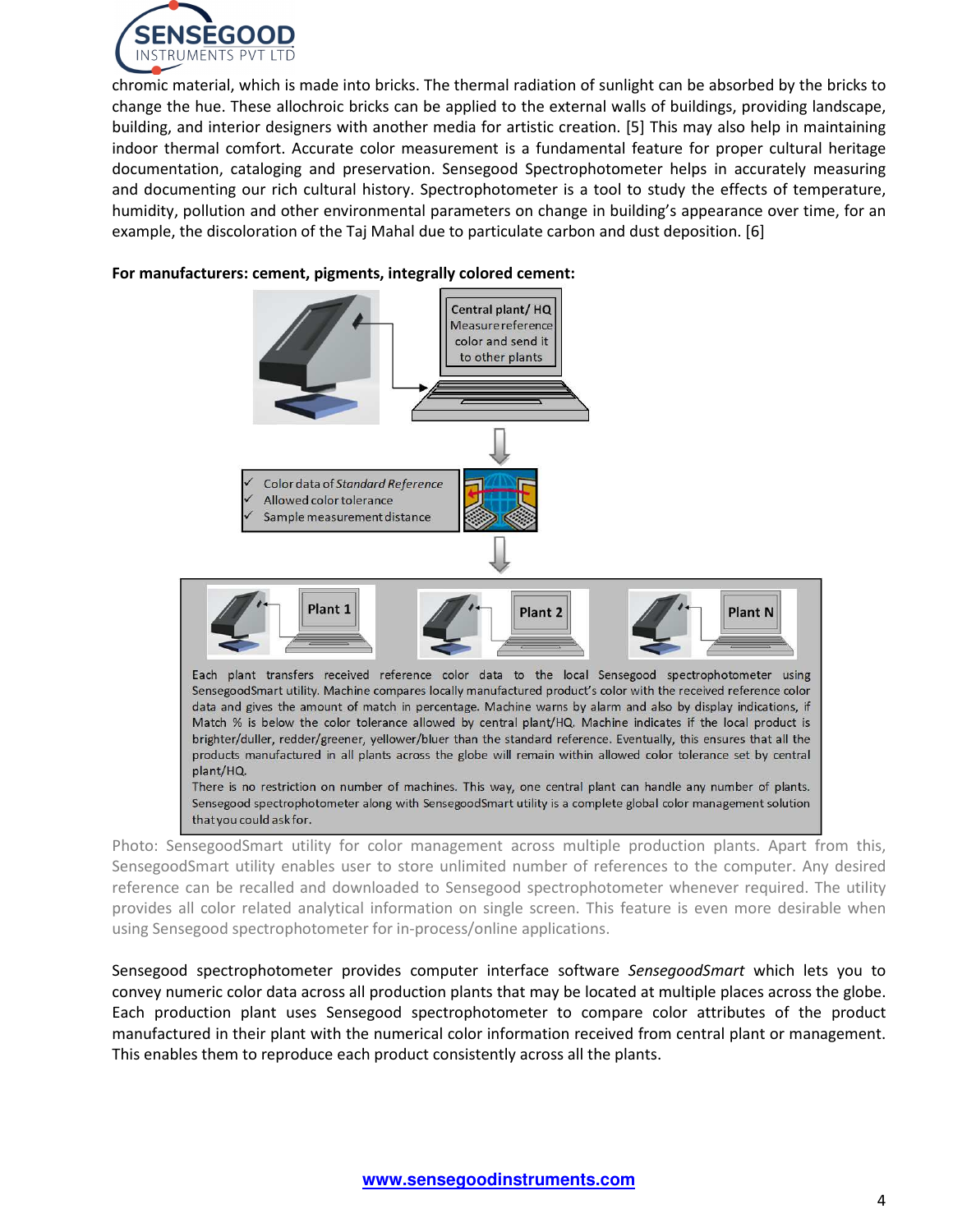

# **References:**

[1] Understanding Colored Concrete: Common Problems, Why They Occur, and How to Avoid and Fix Them., By Chris Sullivan, ChemSystems Inc. - Concrete Network Columnist, www.concretenetwork.com

[2] The Inside Scoop on Integral Color for Concrete, by Erin Ansley, Jul 3, 2018, www.concretedecor.net

[3] Sanmartín, Patricia & Vázquez-Nion, Daniel & Silva, Brenda & Prieto, Beatriz. (2012). Spectrophotometric color measurement for early detection and monitoring of greening on granite buildings. Biofouling. 28. 329- 38.Available at: https://doi.org/10.1080/08927014.2012.673220

[4] Archbold, Paul & Deegan, Peter & O'Connor, Alan. (2012). Measurement of Time- Dependent Colour Variations in a Range of Concrete Specimens, Bridge Research in Ireland and Concrete Research in Ireland Joint Symposium, At Dublin, Ireland

https://www.researchgate.net/publication/257901966 Measurement of Time-Dependent Colour Variations in a Range of Concrete Specimens

[5] Yuan-Hsiou Chang, Po-Hsien Huang, Bing-Yu Wu, Shang-Wen Changa, A study on the color change benefits of sustainable green building materials, Elsevier Journal of Construction and Building Materials, Volume 83, 15 May 2015, Pages 1-6. Available at: https://doi.org/10.1016/j.conbuildmat.2015.02.065

[6] Bergin, Mike & Tripathi, Sachchida & Devi, J. Jai & Gupta, Tarun & McKenzie, Michael & Rana, K & Villalobos Igor, Ana & Schauer, James. (2014). The Discoloration of the Taj Mahal due to Particulate Carbon and Dust Deposition. Environmental Science & Technology. Available at: https://doi.org/10.1021/es504005q